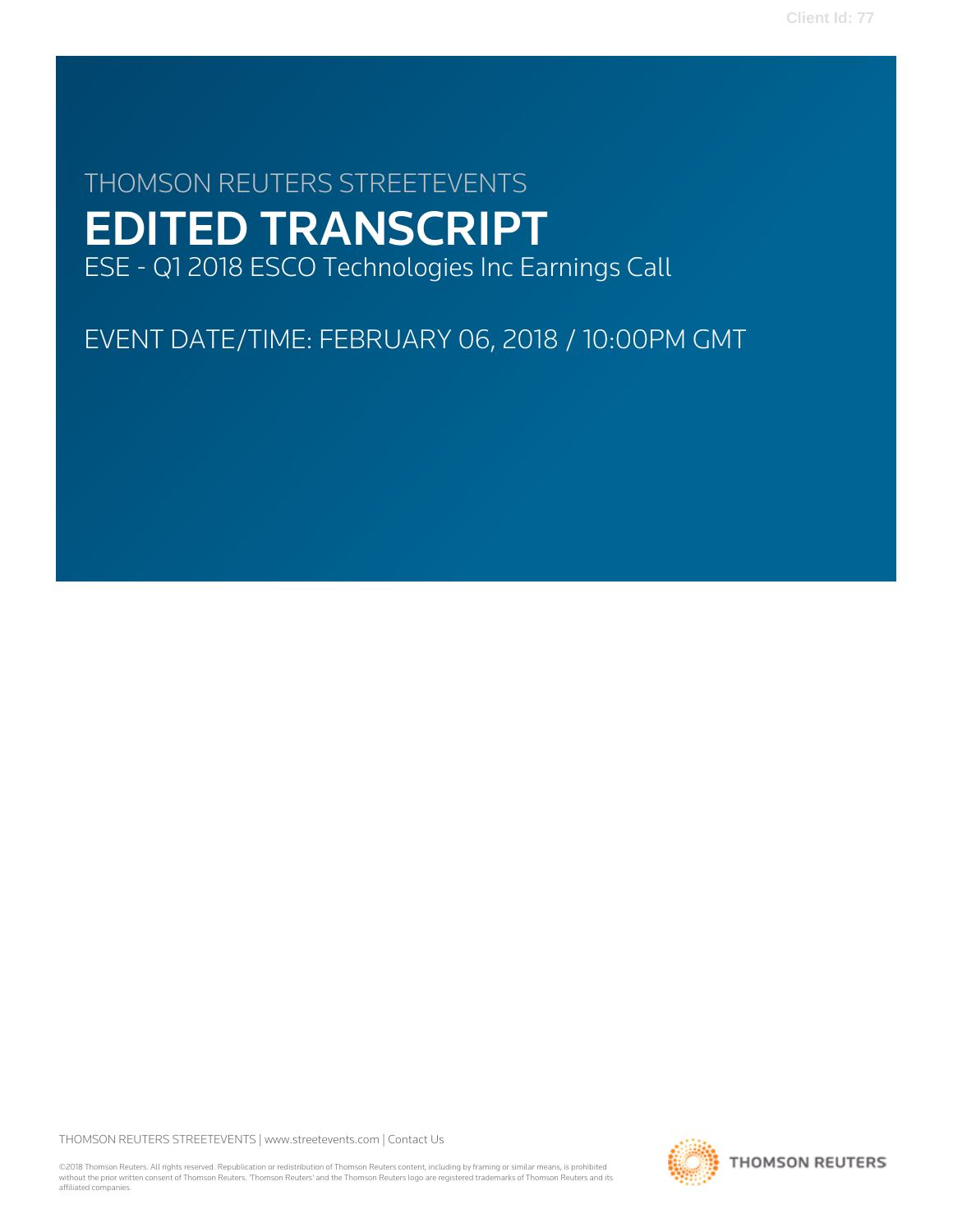#### **CORPORATE PARTICIPANTS**

**[Gary E. Muenster](#page-2-0)** ESCO Technologies Inc. - Executive VP, CFO, Principal Accounting Officer & Director **[Kate Lowrey](#page-1-0)** ESCO Technologies Inc. - Director of IR **[Victor L. Richey](#page-1-1)** ESCO Technologies Inc. - Chairman, President & CEO

## **CONFERENCE CALL PARTICIPANTS**

**[Andrew Jay Lipke](#page-6-0)** Stephens Inc., Research Division - Research Analyst

[Sean Kilian Flanagan Hannan](#page-4-0) Needham & Company, LLC, Research Division - Senior Analyst of Smart Grid, Electronic Mfg Svcs, IT Components & Electronic Components

### **PRESENTATION**

#### **Operator**

<span id="page-1-0"></span>Good day, and welcome to the ESCO First Quarter 2018 Earnings Conference Call. Today's call is being recorded. With us today are Vic Richey, Chairman and CEO; Gary Muenster, Vice President and CFO. And now to present the forward-looking statement, I would like to turn the call over to Kate Lowrey, Director of Investor Relations. Please go ahead.

#### **Kate Lowrey** - ESCO Technologies Inc. - Director of IR

Thank you. Statements made during this call regarding the amounts and timing of 2018 and beyond EPS, adjusted EPS, adjusted EBITDA, EBITDA, EBIT, EBIT margin, growth, noncash depreciation and amortization from recent acquisitions, tax rate and benefits of the new tax bill, repatriation of foreign cash, profitability, sales, cash flow, orders, success of new products, success in completing additional acquisitions, planned cost reduction activities and other statements, which are not strictly historical, are forward-looking statements within the meaning of the safe harbor provisions of the federal securities laws.

These statements are based on current expectations and assumptions, and actual results may differ materially from those projected in the forward-looking statements due to the risks and uncertainties that exist in the company's operations and business environment, including, but not limited to, the risk factors referenced in the company's press release issued today, which will be included as an exhibit to the company's Form 8-K to be filed. We undertake no duty to update or revise any forward-looking statements, whether as a result of new information, future events or otherwise.

In addition, during this call, the company may discuss some non-GAAP financial measures in describing the company's operating results. A reconciliation of these measures to their most comparable GAAP measures can be found in the press release issued today and found on the company's website at www.escotechnologies.com under the link Investor Relations.

<span id="page-1-1"></span>Now I'll turn the call over to Vic.

## **Victor L. Richey** - ESCO Technologies Inc. - Chairman, President & CEO

Thanks, Kate. Good afternoon. As noted in the release and as Gary will describe in more detail, I'm pleased with the way we started the year, as our Q1 adjusted EPS came in at the top half of our guidance range and our orders and cash flow were well above our November expectations.

As reflected in our Q1 results, ESCO realized significant benefits from the recently enacted tax bill. We expect to see ongoing EPS and cash flow benefits driven by these lower rates.

Now I'll turn it over to Gary for his financial comments.

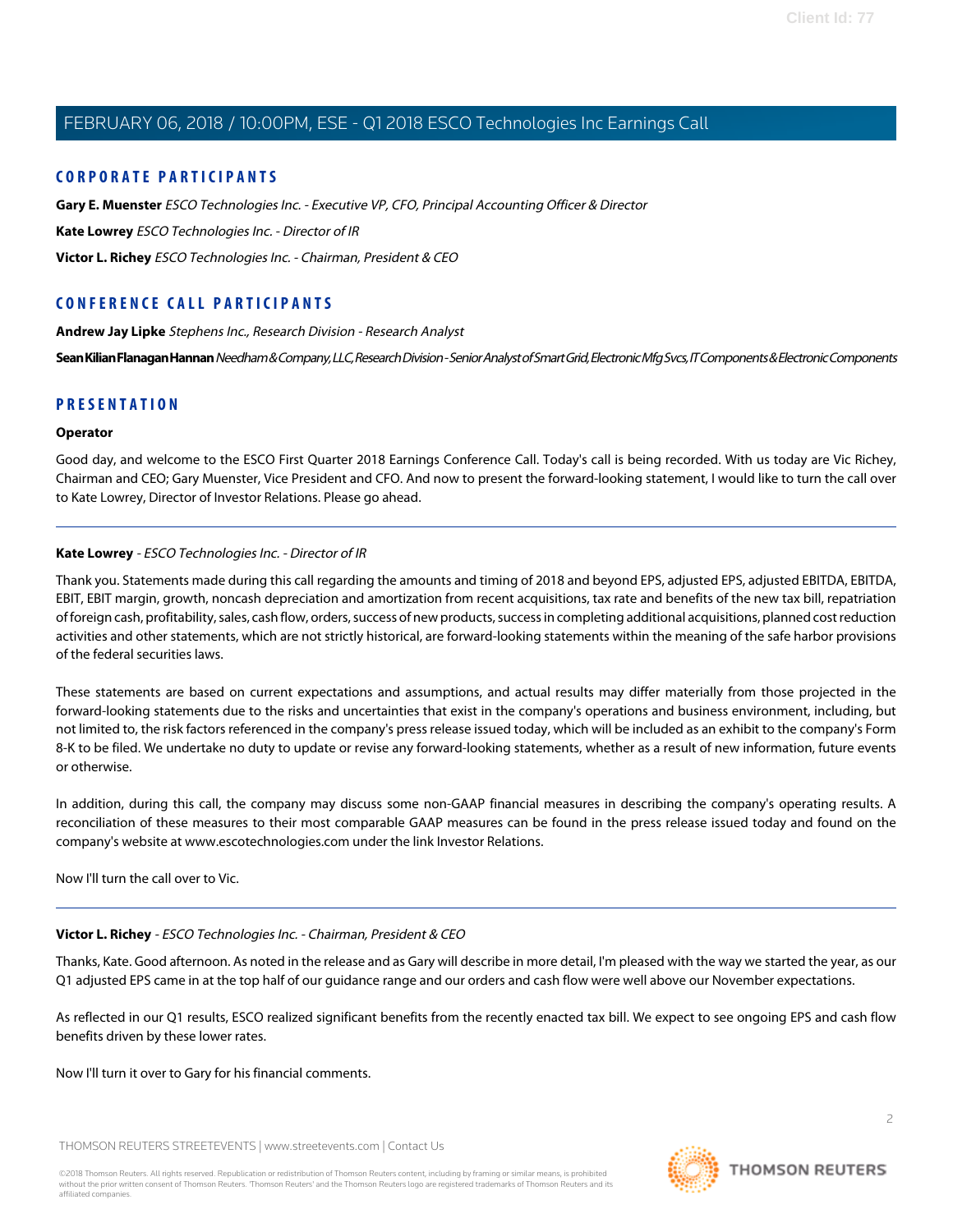#### <span id="page-2-0"></span>**Gary E. Muenster** - ESCO Technologies Inc. - Executive VP, CFO, Principal Accounting Officer & Director

Thanks, Vic. I'm also pleased with our Q1 results on both the GAAP and adjusted basis. Given the large GAAP EPS impact of the onetime gain resulting from the true-up of our deferred tax liabilities netted against the GAAP P&L charges related to accumulated foreign earnings and cash repatriation charges, I will focus my commentary in Q1 and for the full year on an adjusted EPS and adjusted EBITDA basis. These are more relevant measures of our operating performance when compared to expectations and to prior year.

Before I comment on the Q1 details, I'll recap the raising of our full year EPS outlook, as noted in the release, to help reconcile this to our November view. At the start of the year and before anyone could estimate the impact of the then pending tax reform narrative, we set our original financial goals on a GAAP basis and centered our discussion of expected operating performance around EBITDA, which at the start of the year is expected to be in the range of \$141 million to \$143 million, reflecting an increase of 15% to 17% over prior year.

We also set our full year EPS guidance on a GAAP basis, reflecting a range of \$2.30 to \$2.40 a share, with Q1 expected to come in between \$0.28 and \$0.33 a share. We also described the timing of several large project-related items that were impacting our first half results compared to prior year's first half, which were driving our back half weighting.

Given Q1's onetime tax reform benefit and the noncash items resulting from our recent M&A activities, coupled with the announced cost reduction actions we're taking in USG and Filtration to improve ongoing earnings and cash flow, our GAAP reporting for 2018 becomes a bit less comparable. So we'll continue to focus on adjusted EBITDA and adjusted EPS operating results consistent with how we reported in fiscal '17.

As noted in the release, we are raising our GAAP EPS to \$3.55 to \$3.65 a share, and we're raising our adjusted EPS to \$2.65 to \$2.75 a share. And we feel at this point, it's prudent to maintain our adjusted EBITDA expectations.

Now touching on a few of the financial highlights in Q1. We reported an adjusted EPS of \$0.33 is at the top end of our guidance. This was led by stronger-than-expected performance in Filtration and USG, with Test and Technical Packaging reporting generally on plan.

Sales exceeded expectations by \$8 million, with all 4 operating segments reflecting these gains. With the clear leaders being Doble and Vanguard, compared to prior year, sales increased \$27 million with \$18 million of the increase coming from acquisitions and \$9 million or 6% being organic.

We reported \$24 million of EBITDA in the quarter, which drove this EPS to the high end of our range. And cash flow from operating activities was \$18 million, also well above expectations. And this was driven by strong cash collections across the company. This cash flow allowed us to pay down debt by \$15 million and reinforced our view that our significant cash generating capabilities over the balance of the year as well as our credit capacity and available liquidity have us well positioned to continue to execute our strategy. Additionally, while still being quantified, we're confident that our lower U.S. federal tax rates going forward will allow us to generate a meaningful amount of additional cash flows as a result of our lower tax liabilities.

We plan to repatriate a significant amount of the \$30 million of foreign cash on hand at December 31 to pay down current debt. That's realizing a favorable interest rate arbitrage and lowering our leverage ratio from the current 2.1.

And finally, entered orders were over \$200 million in Q1, reflecting a book-to-bill of 1.5x, an increasing backlog by \$27 million or 7% from the start of the year. Test orders were \$58 million, on top of last year's \$200 million, which brought their backlog to \$136 million at 12/31. This provides us confidence in our ability to achieve the back half of the year financial commitments they've made.

Turning to our guidance for the balance of the year, the short answer is this. We remain on track to meet our financial commitments for the balance of the year, and we feel that we have sufficient protection and contingencies to protect us from any unforeseen risks. Additionally, I'm confident that our current backlog and program delivery profile supports this outlook. I'll be happy to address any specific questions when we get to the Q&A. And now, I'll turn it back over to Vic.

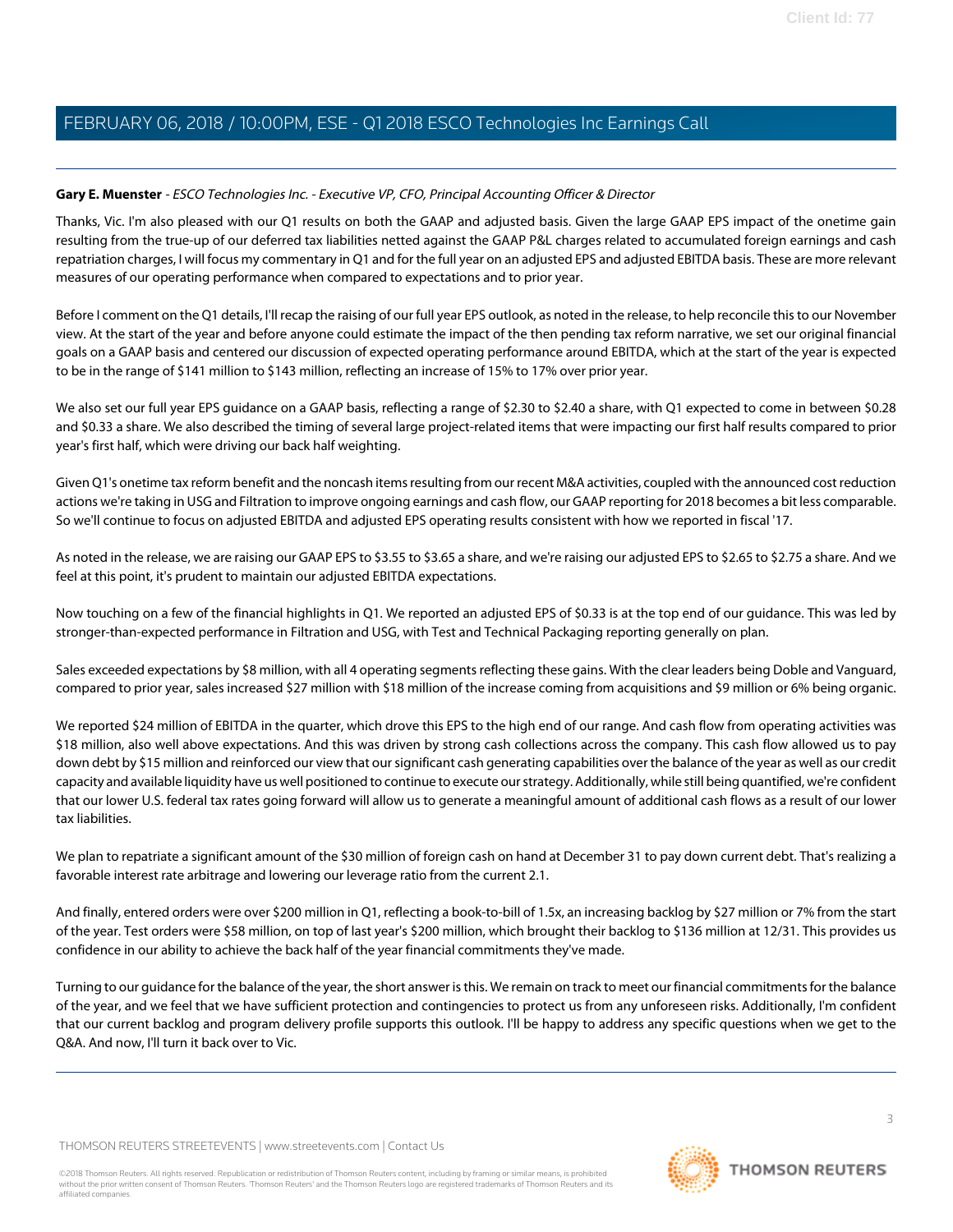#### **Victor L. Richey** - ESCO Technologies Inc. - Chairman, President & CEO

Thanks, Gary. As we entered fiscal '18 and we spoke last, I was confident that all our businesses were in solid financial condition with solid growth opportunities. Standing here today, I continue to feel the same confidence. And seeing our Q1 performance, I feel we're well positioned to deliver our projected results.

While we're not immune to challenges, but with that said, I strongly believe the breadth and diversity of our end markets and the specific niches in which we operate in provide us with the protection to mitigate a lot of these pressures.

I like the position we're in across our various businesses and anticipate that we can achieve our longer-term stated growth rates. As noted in the release, our second quarter EPS is lighter than anticipated, as a couple of large programs previously projected in Q2 will now be completed in the second half of the year. These include a ship set Navy valves that had their customer acceptance date pushed to Q3 and a couple of large chamber projects in tests, which have a different delivery profile than originally planned.

Additionally, in USG, our fiscal Q2 ending March 31 represents the first quarter for the budget spending for a majority of our customers. And therefore, historically, this calendar quarter tends to be the lowest spending quarter for utilities within the year.

I'll provide a few specific thoughts or comments on the individual businesses. In Filtration, we continue to expect solid results in '18, and I remain comfortable with our outlook for 6% to 7% growth in adjusted EBITDA in the segment compared to prior year.

All of our served markets remain strong, as the Virginia Class sub program continues on track, commercial aerospace backlog continues to grow, Mayday's MRO market is showing early strength and our space programs led by SLS continue to progress nicely.

Our Technical Packaging group's future continues to improve as a result of our scale and leadership positions across several growth markets and geographies. Our domestic performance and outlook are very strong as we recently extended our KAZ program through 2020 and have numerous multiyear programs now in backlog or soon to be entered.

In USG, we delivered solid performance in Q1 led by Doble and Vanguard. We'll continue to see lower solid growth opportunities across the global platform, including hardware, software and services. Our rep and distributor network rationalization is essentially complete. And through this process, we've identified several meaningful operational and financial benefits where we can reduce USG's operating costs and expand future margins.

Through these cost reduction initiatives, we plan to take a charge in Q2 of approximately \$2 million to \$3 million. Considering the annual cost savings from these actions are meaningful, the payback is essentially 1 year. At Test, we beat our Q1 sales plan, hit our profit targets and remain committed to our 13% EBIT margin expectations for the year.

Q1 orders were a highlight of Test performance again, as we booked nearly \$60 million in new business, have not seen a slowdown in Q2 and January was a very strong order month.

I'm also pleased to see the diversity of the end markets where we're winning this new business. In Q1, for example, we booked large orders for satellite testing facilities, automotive related to antenna test facilities, electric vehicle motor testing chambers in China and several large projects related to the developing 5G market.

So in summary, I continue to feel good about the growth opportunities we have across all of our businesses and see tangible avenues for additional growth in future years. Regarding M&A, the pipeline remains robust and we have several opportunities in process, which would supplement the Filtration and utility segments. Acquisitions remain a key component of our ability to meet our longer-term growth targets. We certainly have the balance sheet capacity to do more M&A, and we will remain disciplined in our approach. Our focus remains constant, to continue to improve our operational performance and to execute on our growth opportunities both organically and through acquisitions.

#### I'll now be glad to answer any questions you have.

THOMSON REUTERS STREETEVENTS | [www.streetevents.com](http://www.streetevents.com) | [Contact Us](http://www010.streetevents.com/contact.asp)

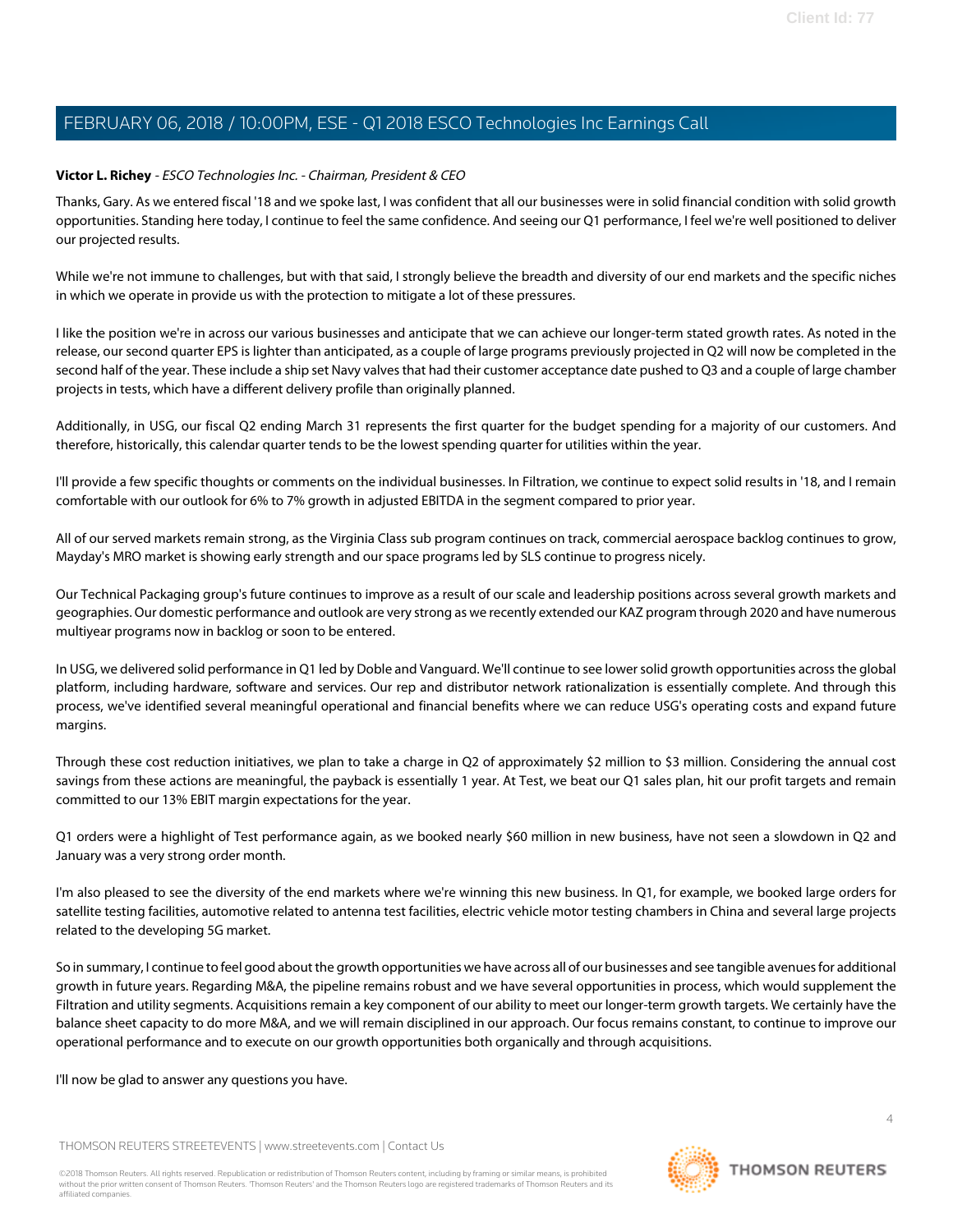# **QUESTIONS AND ANSWERS**

## **Operator**

<span id="page-4-0"></span>(Operator Instructions) Our first question comes from the line of Sean Hannan with Needham & Company.

**Sean Kilian Flanagan Hannan** - Needham & Company, LLC, Research Division - Senior Analyst of Smart Grid, Electronic Mfg Svcs, IT Components & Electronic Components

So I want to see if I could dig into 2 areas for USG. First, want to see if we could get perhaps a little bit more detail in terms of the momentum that you're seeing with new products, knowing we typically hit this and this is something that you touched on a little bit earlier. But if it's possible to get a little bit more of an explicit understanding of what's driving incremental dollars, and perhaps if there's a way to rank order, what's pushing that then within USG group, that would be the first question I have for you tonight.

## **Victor L. Richey** - ESCO Technologies Inc. - Chairman, President & CEO

So looking at specific new products, I mean, the Doble universal controller, we call it DUCe, we continue to have a lot of success with that. We had a big year with that last year, I think, momentum is remaining continuing this year. We introduced a new kind of high-end tester last year than M7000. And so that is getting good traction so far this year. So those are the 2 primary ones, the Doble itself and then, of course, the other thing, which is really helping us with the growth this year is the addition of the new businesses with both Vanguard and then NRG. They're providing good growth opportunities as well as Morgan Schaffer. So we did have a bigger arsenal I guess, if you will, as well as making some significant investments at Doble, which are really paying the benefits. And we'll continue to do that. I mean, you're in that type of business, you never kind a get to declare victory. It's just you're going to keep upgrading products as you have the opportunity. And that's something we'll continue to do to make sure we stay ahead of the competition.

**Sean Kilian Flanagan Hannan** - Needham & Company, LLC, Research Division - Senior Analyst of Smart Grid, Electronic Mfg Svcs, IT Components & Electronic Components

Okay. That's helpful. And then as a follow on, within the USG group, provide some commentary in terms of NRG product deliveries being delayed, partly as a consequence of the ambiguity around tax reform. How do we think about the timing of that layering in here, either F2Q and forward here in '18, not sure if I had heard that detail on the call.

## **Victor L. Richey** - ESCO Technologies Inc. - Chairman, President & CEO

Yes, it was interesting. I mean, like immediately after tax reform passed, people understood what was in there, the orders really picked back up. So we don't think it's going to have a meaningful impact during the year. There will be some -- but fortunately, the management team there said, okay, we're going to be a little short there, so we've got to do something about it. So we did some cost trimming there to make sure that we're able to hold our margins. So this is not a long-term issue. It really and quite honestly kind of got us by surprise, because the first 2 months of the quarter were pretty strong from an order perspective. And then we saw really the break set, and as we dug into it, figured out there were some real concerns by customers that some of the incentives were going to go away. Once they didn't, the order activity picked right back up.

## **Gary E. Muenster** - ESCO Technologies Inc. - Executive VP, CFO, Principal Accounting Officer & Director

And Sean, to put some numbers around that profile that Vic was alluding to with the kind of January -- December slowdown there, did start picking back up in January. But from a quarterly revenue profile as that lays out, obviously, you don't book an order and ship it the next week. So in Q1, in the actuals, we did about \$8.5 million of revenue at NRG and it goes up a little bit in Q2 to about \$9 million, \$9.2 million. But then in Q3, that would

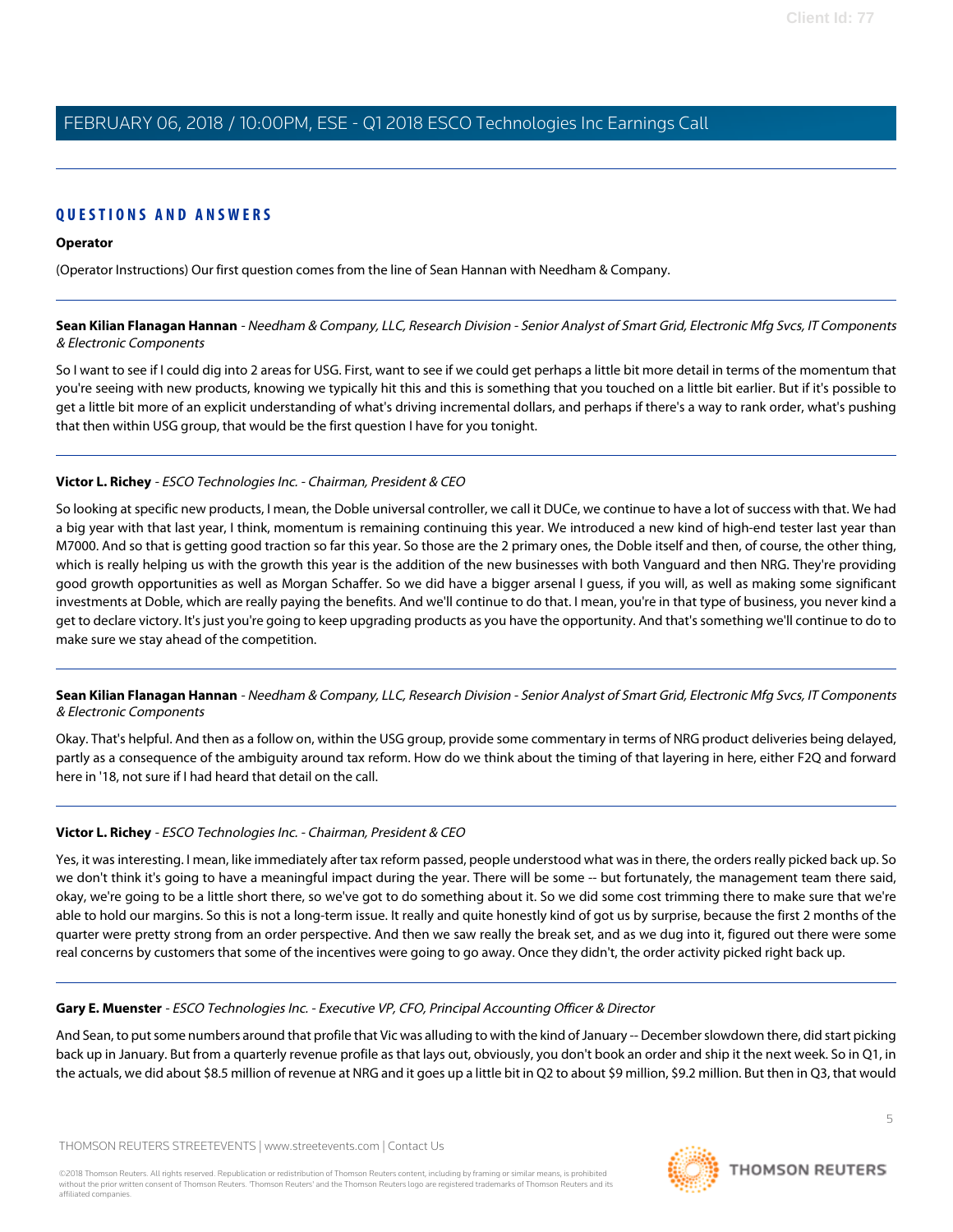jump to around \$12 million. And in Q4, it's up around \$14 million. So that profile that you see there is where you see the little pause in the order book in December, relaunches in January and then the products at about a 60- to 90-day delivery profile on the back end of that. So going from \$8.5 million to \$14 million and the fourth quarter profile should give you a little bit of understanding of why the back half weighting is the way it is.

**Sean Kilian Flanagan Hannan** - Needham & Company, LLC, Research Division - Senior Analyst of Smart Grid, Electronic Mfg Svcs, IT Components & Electronic Components

Okay. And that's actually helpful, Gary, because it segues into last question I've got for you for the moment. When we think about that back end of the year, now we have kind of the profile, the first half set up. We think about the back end, 3Q versus 4Q. How should we think about what's remaining there in terms of the allocation, third quarter to fourth quarter revenues, earnings profile? Any general sense of how that might look?

#### **Gary E. Muenster** - ESCO Technologies Inc. - Executive VP, CFO, Principal Accounting Officer & Director

Yes, and it follows along with the revenue. Obviously, when you get that kind of incremental revenue up there, you are covering the fixed cost pretty substantially. So the \$8.5 million, that's a \$32 million, \$33 million annualized profile. And that's not how the company is built. It's \$40-something million. And so when you put the back half -- I'm sorry?

#### **Victor L. Richey** - ESCO Technologies Inc. - Chairman, President & CEO

Please (inaudible).

#### **Gary E. Muenster** - ESCO Technologies Inc. - Executive VP, CFO, Principal Accounting Officer & Director

Okay.

**Sean Kilian Flanagan Hannan** - Needham & Company, LLC, Research Division - Senior Analyst of Smart Grid, Electronic Mfg Svcs, IT Components & Electronic Components

Yes, I was looking in terms of aggregate across segments.

#### **Gary E. Muenster** - ESCO Technologies Inc. - Executive VP, CFO, Principal Accounting Officer & Director

(inaudible) Okay. Now you know how the USG's profile (inaudible). Okay. so if you look across the platform within Filtration, it moves up as it has in the past, in the back half of the year, because we have the large shipments at VACCO relative to the Virginia Class and then at Westland. We won that program on the SLT. And you have the revenue shipping in the back there. So Q4 will be very strong in Filtration. The packaging business has a little bit of seasonality. So it's going to be up in the back half. KAZ, as it has over the last 5 or 6 years, it's biggest quarter will be Q4. So if you look at the profiles from last Q4 to this, we'll be up a little bit in revenue, which will pull the profit through. And then consistent with the energy conversation, the entire USG profile continues to support that weighting in the back half with again Q4 being the most dominant. So there is a lot of generalities, but I think you can kind of get a flavor as to: a, why we have confidence in the back half; and because most of the things are in backlog, and as you look at the fixed cost, we are lowering them. So as the revenue comes across at a higher level, you win even bigger than you have in the past.

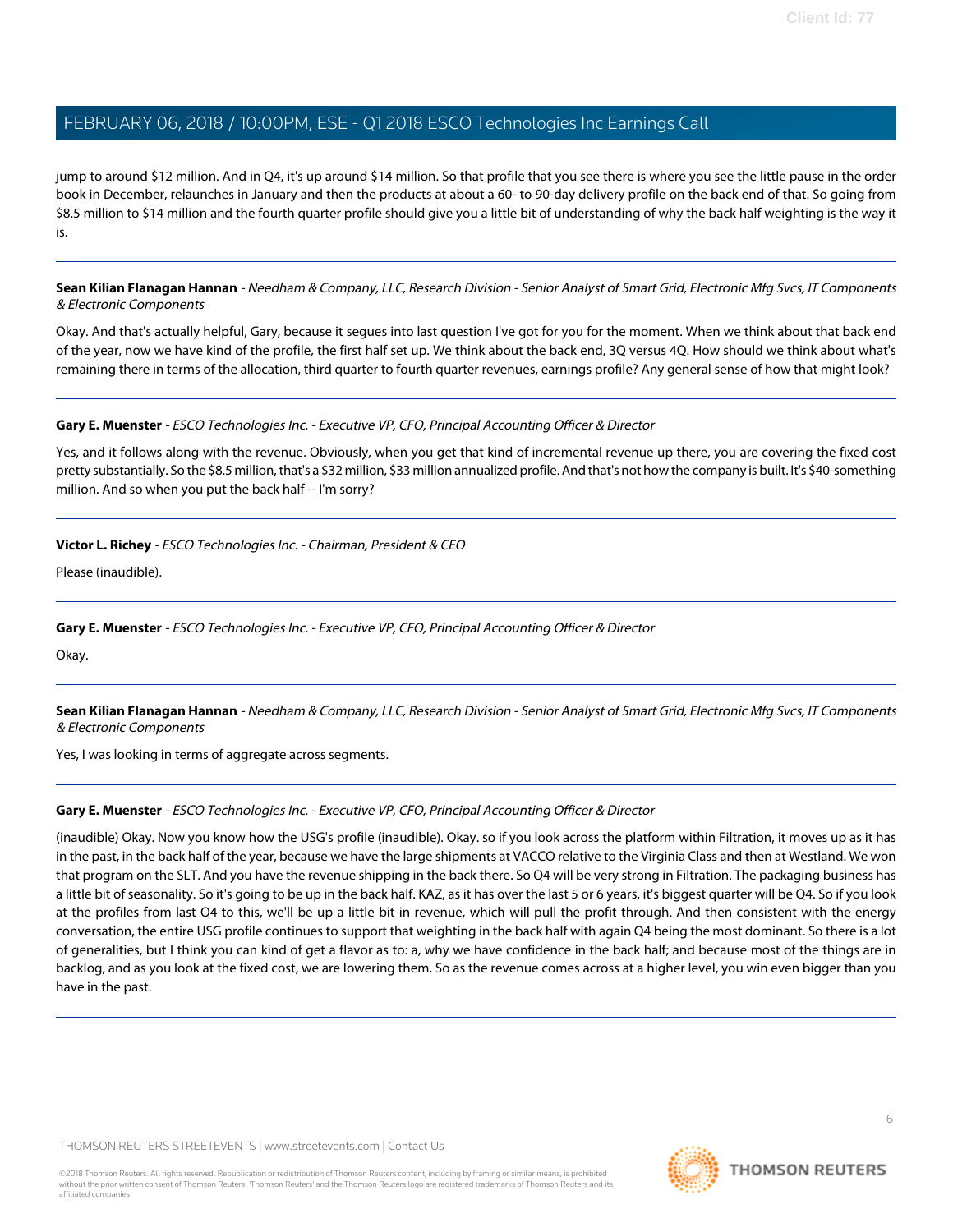**Sean Kilian Flanagan Hannan** - Needham & Company, LLC, Research Division - Senior Analyst of Smart Grid, Electronic Mfg Svcs, IT Components & Electronic Components

So for second half, revenue split between third quarter, fourth quarter, is it kind of 40% then 60%?

#### **Gary E. Muenster** - ESCO Technologies Inc. - Executive VP, CFO, Principal Accounting Officer & Director

I'd say Q3 to Q4, Q4 is about 10% higher than Q3 on revenue. So if you profile it off of where we started at 120, I'm sorry, 173, you move up a little bit in Q2 and then substantially in Q3 and then 10% higher than Q3 as you migrate to Q4 for all those reasons I just indicated.

#### **Operator**

<span id="page-6-0"></span>Our next question comes from the line of Drew Lipke with Stephens.

#### **Andrew Jay Lipke** - Stephens Inc., Research Division - Research Analyst

So with Westland and VACCO, do you expect to see any maybe incremental timing delays or shipment delays just as a result of the ongoing continuing resolution? Is there any risk there to the back half of the year in your opinion?

#### **Victor L. Richey** - ESCO Technologies Inc. - Chairman, President & CEO

Well, we already assumed that in our forecast. It's a frustrating thing to say the least, but we kind of assumed that, that was going to continue throughout the year. So if they do get their act together and turn back on, we might be able to have a little acceleration, but we're certainly not counting on that.

#### **Andrew Jay Lipke** - Stephens Inc., Research Division - Research Analyst

Okay. So any...

#### **Victor L. Richey** - ESCO Technologies Inc. - Chairman, President & CEO

I should also say -- I mean, really where that impacts is really just at Westland. It really doesn't have an impact at VACCO for the most part, because those are going on submarines. Those things have been scheduled for a long time. So we've been delivering those even through this time period. So really that risk that we have is at Westland, and we think we've captured that in the forecast we have out there.

#### **Andrew Jay Lipke** - Stephens Inc., Research Division - Research Analyst

Okay. That's helpful. And then in Filtration and in looking at aerospace and commercial aerospace there, can you talk about the trends you're seeing on both the commercial OEM side and then on the commercial aftermarket? I think you kind of called out strength in the aftermarket and the orders there?

#### **Victor L. Richey** - ESCO Technologies Inc. - Chairman, President & CEO

Yes, I'd say there's not really any change from what we've seen over the past year or so. The buying remains solid. I mean, so much of that is in backlog that we really don't have a lot of impact there. The only place we've seen anything is schedule moves around a little bit on our A350, but I think generally is playing out as proposed. But the other thing is we are having some strength, as we mentioned either, I don't remember, is in

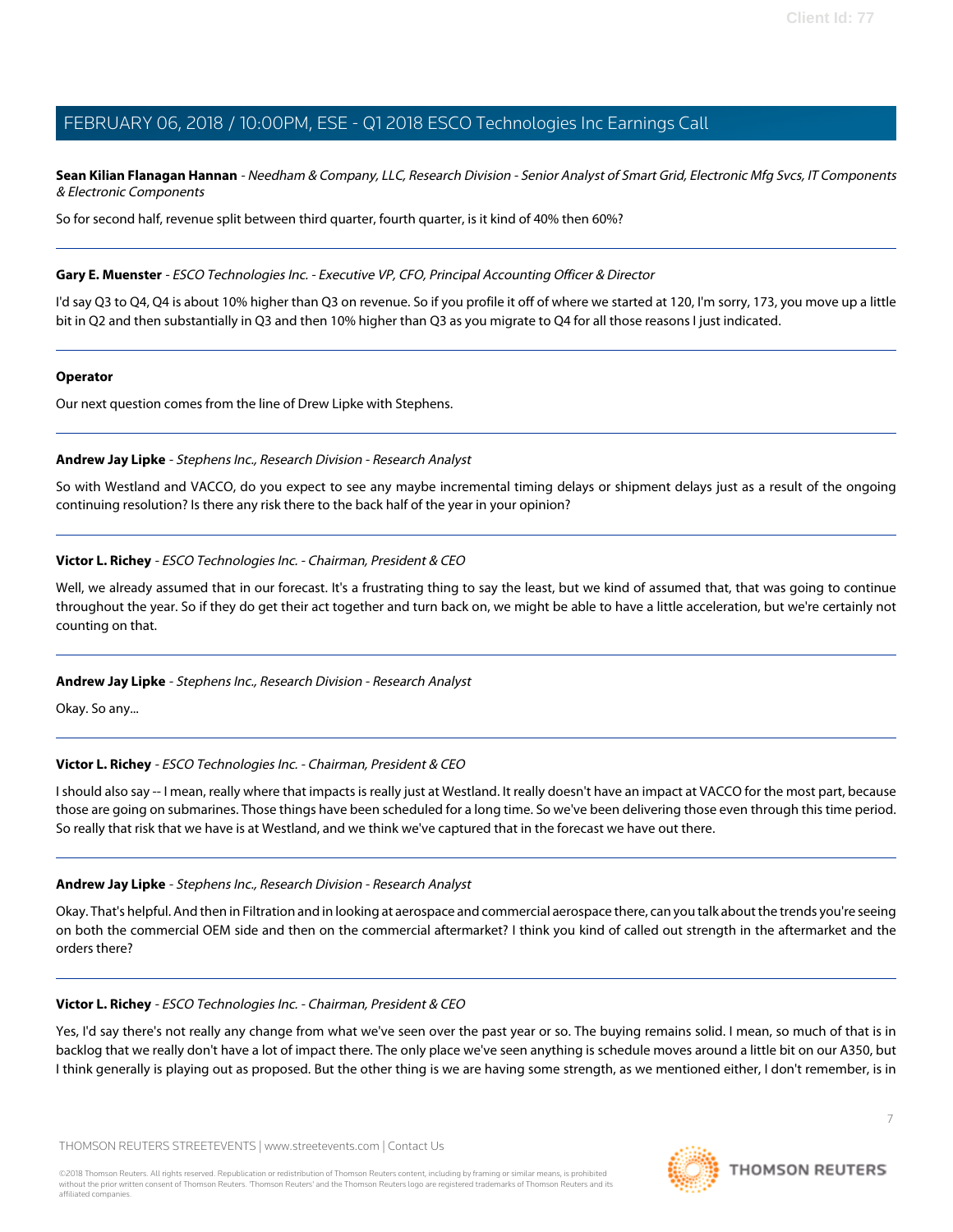that press release or the script here earlier, but the MRO market at Mayday is picking up some there. So we're seeing some aftermarket growth there, which is obviously good. And it's not something they were really involved in that much prior to our acquisition of them, but we're really seeing some good activity there.

#### **Andrew Jay Lipke** - Stephens Inc., Research Division - Research Analyst

And on A350, I know it's an important platform for you, there's been some kind of mixed commentary; through the channel. So I'm talking about destocking associated with that program. Others are talking and pointing to the fact that we're stepping up to a rate of 10 per month at the end of '18. What are you guys seeing specifically on that platform?

#### **Victor L. Richey** - ESCO Technologies Inc. - Chairman, President & CEO

Yes. I think they're generally on track now. I mean, it's been a little bit of a rocky road getting there. But it looks like -- and the other thing I remember is they buy our product pretty far in advance with more long-lead item. So we don't think there's been issue on that project, and it will be pretty conservative in this year in our forecast as well.

#### **Andrew Jay Lipke** - Stephens Inc., Research Division - Research Analyst

Okay. And then overall in Technical Packaging, sales were up 11% there, good performance in the quarter. Can you kind of elaborate on what that was attributable to and then kind of the outlook for the remainder of the year within packaging?

#### **Gary E. Muenster** - ESCO Technologies Inc. - Executive VP, CFO, Principal Accounting Officer & Director

I think that we could -- on that, we split up into 2 conversations: 1 on the domestic side and 1 on the international side. We're seeing a disproportionate share of strength in the domestic side. As Vic mentioned, the KAZ program got renewed. So that's really going well. So that added a little bit to the contribution. We won 4, 5 reasonably sizable for that business. \$1.5 million to \$2.5 million is a good size contract. So we've picked up some new business over the last 1.5 years that we had been in pursuit of for a year before that. And so we're starting to see that coming through. So I'd say, of that, the increase you see there, it's a little bit more heavily weighted domestically, so the legacy tech business. And then within the European side of the business, at Plastique, which we bought 1.5 years, 2 years ago, we see nice strength there. There is some additional medical stuff coming through. We built a new clean room, very state-of-the-art in the U.K. We're seeing volumes increasing there. And the investment we made in the plant expansion last year, we're seeing some of the volumes come through there. So that's sort of that increase you see there, it's about 60%-40% domestic to international, so we're pleased to see that growth.

#### **Andrew Jay Lipke** - Stephens Inc., Research Division - Research Analyst

And I think usually, that's kind of a GDP plus type of growth business. I mean, should we see something accelerated above the GDP growth this year? Or how should we think about that?

#### **Gary E. Muenster** - ESCO Technologies Inc. - Executive VP, CFO, Principal Accounting Officer & Director

I think for this year, that's probably the right way to think about it, because if you remember, in the November conversation, where we had a razor company over there at Gillette, kind of internally or insourced their packaging to try to compete with the mail order folks and that sort of thing, the Internet folks. And so we had a little headwind there, but we're still showing growth. And that's why, I say, as you look forward on the medical side, I think our medical device and our medical and pharmaceutical kind of groupings are going to grow faster than GDP. But this year, I'd hold it at GDP just as a little bit of headwind that we had, by the comparable downturn in the Gillette business this year that we talked about in November.

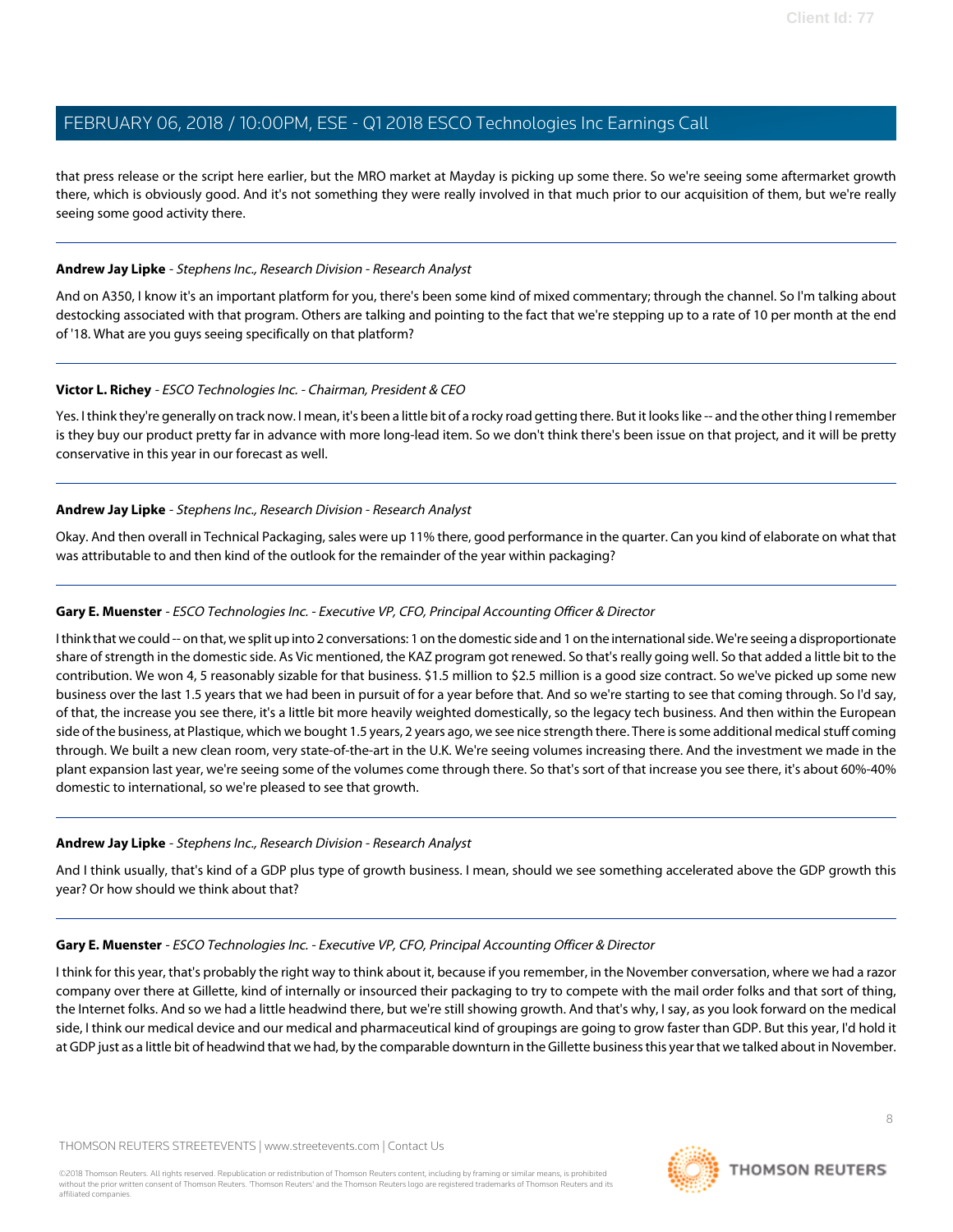#### **Victor L. Richey** - ESCO Technologies Inc. - Chairman, President & CEO

If you remember, when we bought that business, one of the primary reasons we did -- or really 2 primary reasons. One was to get into Europe, because we didn't have a presence there. And the other was to get in the medical business. And then there's more profitable than our underlying business. So it's one of those little chicken and the egg things. That you know we're going to medical customers saying, we want your business and trust us we're going to build something so that we can build it, and so what we had to do was go ahead and put the facility in place, clean room in place to be able to support those customers. And now that we've done that, we're starting to get a lot of interest. And I think we won maybe 3 medical jobs there so far. And we think that over time will accelerate and improve profitability in that business as well.

#### **Operator**

(Operator Instructions) Our next question comes from the line of Jon Tanwanteng of CJS Securities.

#### **Unidentified Analyst**

It's, [Pete Lucas] for Jon. You said it was -- you mentioned it earlier, talking about still trying to quantify in terms of the tax benefits. But any more detail you can give us on the onetime tax benefit for the quarter?

#### **Gary E. Muenster** - ESCO Technologies Inc. - Executive VP, CFO, Principal Accounting Officer & Director

Well, I'd say, if you look back at our year-end 10-K or in the annual report there, we had a substantial deferred tax liability. And so without getting into the accounting side of it, the liability gets revalued from roughly 35% down to 25%. And the reason it's 25%, with us being a September 30 year-end, we have kind of a unique application of the effective rate, because it's 35% for Q1 and it's 21% for Q2, 3 and 4, and it's weighted by number of days. And so our headline rate, if everything was equal, would be 24.5% this year, because of that Q1-- because they signed it basically effective January 1. So what's nice is that as you go into next year, you step that down to kind of a blended 21 statutory number is 21 and you got the pluses and minuses around that. So we'll get one more little take of that, but we won't get the onetime item, it will become the effective rate going forward, because what we did in Q1 here on the true-up is mark that down or adjusted it down with a favorable benefit to the 21%. So the big onetime item is done. And then the go-forward way to think about it is, for the back half or back three-fourths you know at 24.5% with some other 1% or 2% around it. And then as you go into next year, the effective rate as a going comparable concern there, moves closer to 21%. So we'll get another favorable and that's cash and earnings favorability as we step into '19 as well.

#### **Unidentified Analyst**

Very helpful. And in terms of the run rate for cost reductions you're getting from USG and PTI, are those separate from acquisition synergies?

#### **Victor L. Richey** - ESCO Technologies Inc. - Chairman, President & CEO

Yes. I mean, that would be -- that's just because we're going to have to take some costs out or have that ability as a result of some of the consolidation we'll have underway. So that's in addition to what we're getting from synergies.

#### **Gary E. Muenster** - ESCO Technologies Inc. - Executive VP, CFO, Principal Accounting Officer & Director

And to tie that off, if you remember, we announced exiting one of the industrial markets at PTI, one of the lower margin businesses we have. Unfortunately, there's going to be some people that have to be severed there and have some equipment disposed of and things like that. So that is really a function of exiting a lower-margin business that we announced in that segment of the business that we announced in November. So it's cleaning up behind that.

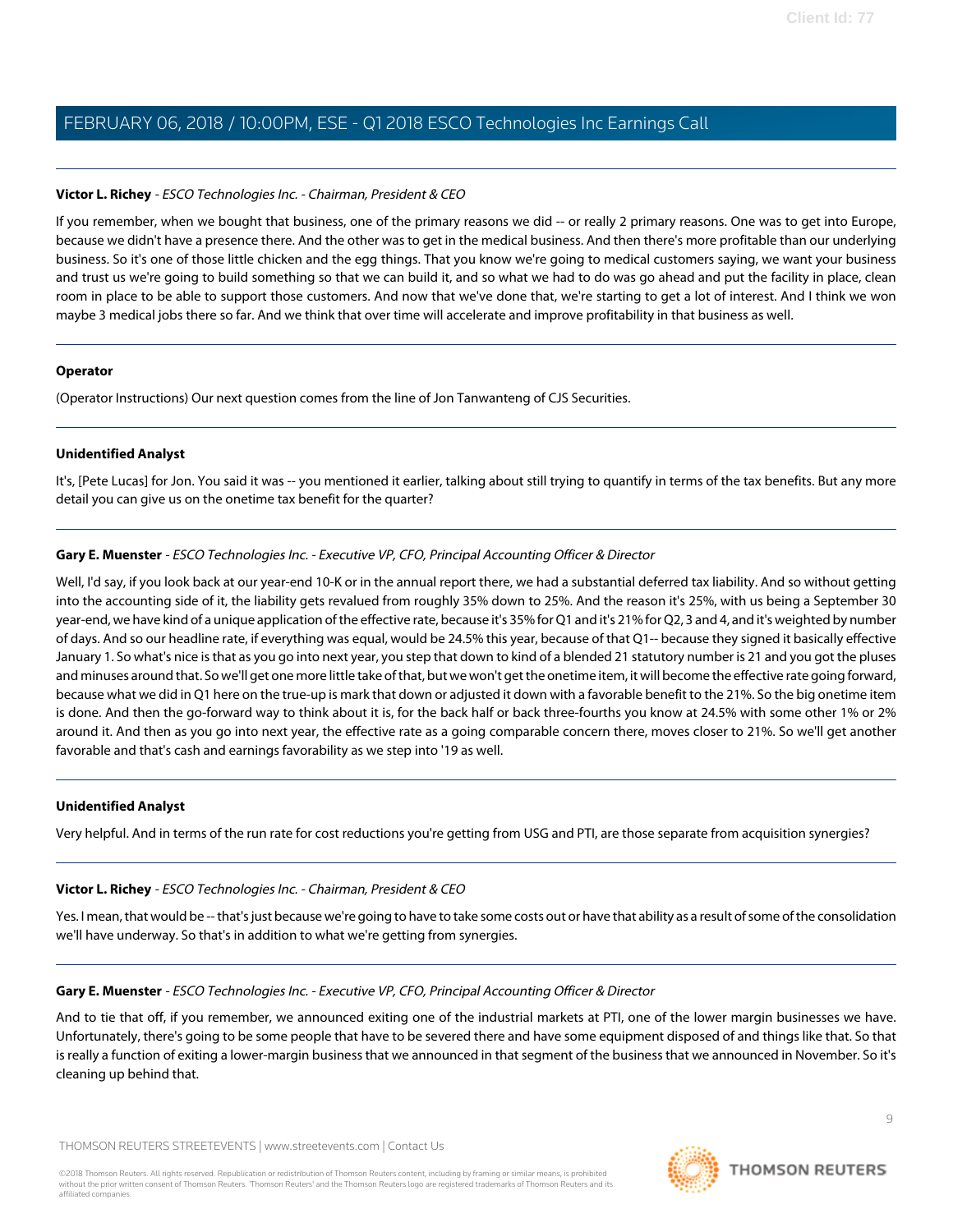#### **Unidentified Analyst**

Great. Helpful. And as far as the tech business, any impact you're seeing from the flu season: Last time this happened, I think, you saw a bit of a bump. Is that something you're seeing and you're incorporating that into expectations?

#### **Victor L. Richey** - ESCO Technologies Inc. - Chairman, President & CEO

We really have not seen anything there. I think we see that that's going to be a little later in the year because of the restocking, because they buy these things pretty far in advance. And so unfortunately, I don't think they've burned through them all yet, but that's something we may see in the next couple of months as they burn their inventory down.

#### **Unidentified Analyst**

And last one from me. The book-to-bill in the Test segment was pretty great at 1.55x. How should we think about that on a forward basis? I know you mentioned momentum continuing there and just any thoughts on that.

#### **Victor L. Richey** - ESCO Technologies Inc. - Chairman, President & CEO

I wouldn't count on it being quite that high every quarter, but they've had a really good run. I mean, a lot of it has been where you see them above a 1.0 is usually onetime. It's usually some of the larger jobs. As I mentioned, we've got some real success over the past 15 months of landing some of these larger jobs. There seems to be a lot of activity out there between defense contractors with the EV market in China is really strong, some of the automotive opportunities. And so there's been a number, an EMP job. We won EMP job earlier this year -- earlier this month, I should say. So it's been nice and strong. And 5G, of course, is the other one where a lot of people, because that impacts everybody from the chip manufacture to the device manufacturers to carriers. And so as that rolls out over the next couple of years, we think we'll be very successful there.

#### **Gary E. Muenster** - ESCO Technologies Inc. - Executive VP, CFO, Principal Accounting Officer & Director

Yes. And let me add some of math around the optics of the ratio. The orders are going to still be kind of strong, but now you start getting -- the denominator starts shipping. And so all the stuff that we have in backlog, so you're going to see a pretty significant sales ramp. So you're still going to see dollars of orders that look strong, but you're going to see -- in Q3 to Q4, you're going to see an inverse relationship, because you're shipping the stuff you have. So your sales are going to be greater than your orders because of the back half profile. So the math of the ratio will be below one in the back half, but the dollars to dollars will still be very attractive.

#### **Victor L. Richey** - ESCO Technologies Inc. - Chairman, President & CEO

I think people don't understand. It's a little more insight into how this stuff rolls out. I mean, not only the second half of the year, but a lot of these larger jobs will actually be delivered in '19. So I'm obviously happy about the impact it's going to have on '18. But the real thing I'm happy about it, it gives us some protection going into '19. And it's not like we're done entering orders. So I think we'll have a good strong year this year, but a lot of these big projects that I kind of detailed earlier, the majority of that work ships in the next year.

#### **Operator**

I'm showing no further questions at this time. I would like to turn the call back over to Vic Richey, the company's Chairman and CEO, for closing remarks.